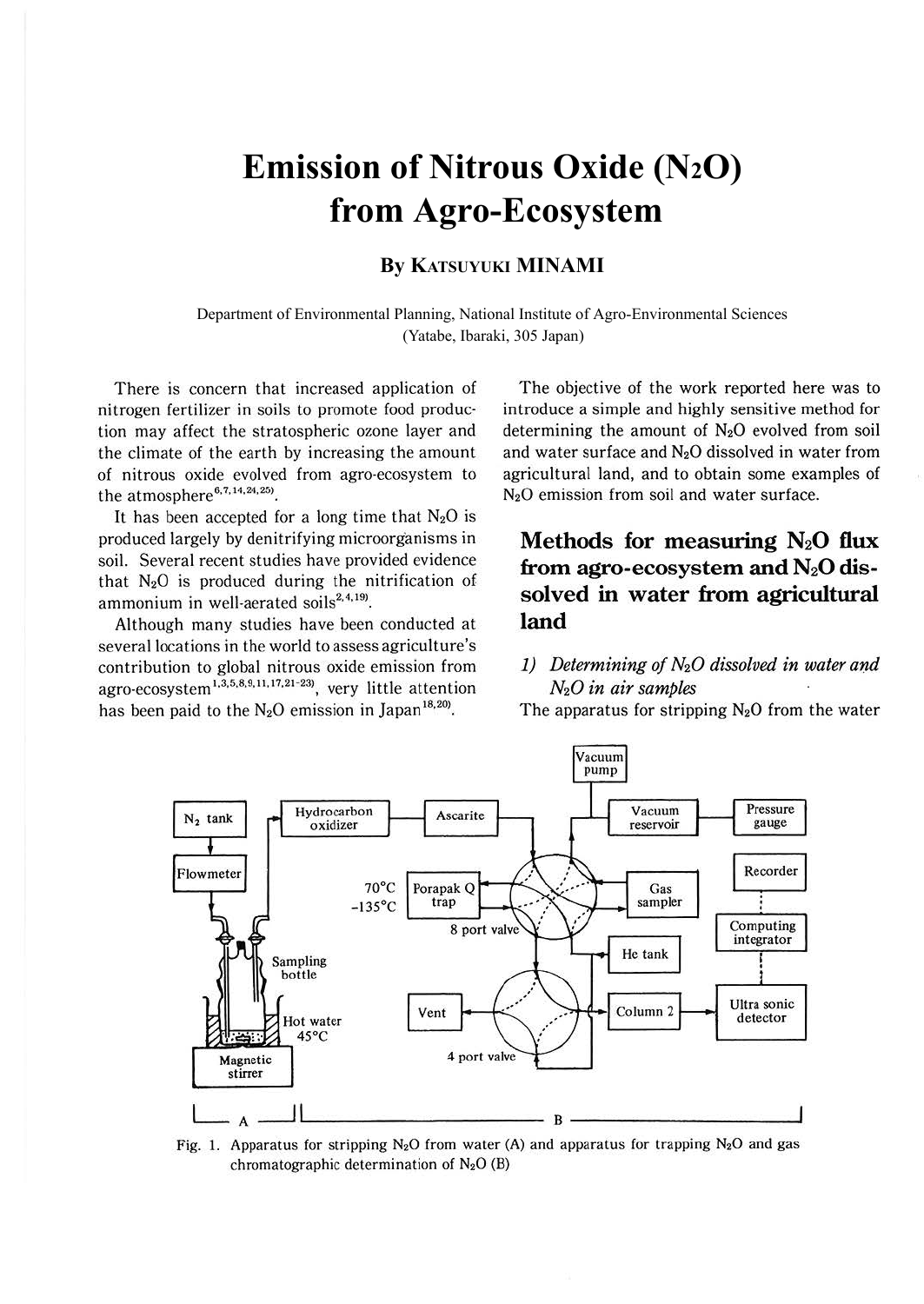sample, trapping of  $N_2O$  and gas chromatographic measurements are shown diagrammalically in Fig.  $1^{20}$ .

Nitrous oxide dissolved in water samples can be stripped with an ultra-pure nitrogen gas (99.995%, Nippon Sanso Co., Ltd.). Efficiency of stripping is improved by stirring the water sample in a glass bottle kept in a water bath. Hydrocarbons and car· bon dioxide in the sample are removed successively through the tubes of  $KMnO_4 + H_2SO_4$  and Ascarite. Nitrous oxide and Xenon (Xe) are trapped quantita· tively by passing through a Porapak Q column (5 cm long) cooled to  $-135$ °C in penten frozen with liquid nitrogen. Nitrous oxide and Xe are separated by gas chromatograph (Tracor MT-150G) equipped with a column of Porapak Q (4.5m long. 70°C) and detected by an ultrasonic detector(Tracor U-90). The concen· tration of  $N_2O$  is calculated using Xe as an internal standard. The method in detail is described in the literatures<sup>15,18,20)</sup>.

#### *2) N20 flux from water and soil surface*

A chamber system used for the measurement of N20 flux from the water surface is illustrated diagrammatically in Fig. 2. The system is used for field measurements of nitrous oxide emission from soils, except for the use of a rubber float filled with  $He^{20}$ .

The chamber is floated on the water surface or set on the soil surface for 20 min. and the air within the chamber is sampled at 5-min intervals by attaching an evacuated sample bottle to the sample port of the chamber and opening the stopcock of the vent port. The air sample removed from the chamber is ana· lyzed for  $N_2O$  within 24 hr by the gas chromatographic procedure as described above. The rate of  $N_2O$ emission is calculated as follows:

$$
F = k \; (\frac{273}{T}) \; (\frac{V}{A}) \; (\frac{\Delta c}{\Delta t})
$$

- k; a coefficient for calculation of  $N_2O-N$  g/ 10a ·day evolved
- T; temperature (K) in the chamber
- V; volume of the air in the chamber  $(cm<sup>3</sup>)$ A; area of the soil or water surface (cm<sup>2</sup>)

 $\Delta c/\Delta t$ ; N<sub>2</sub>O ng/l·min

## Determination of N<sub>2</sub>O flux from soil **and water surface, and dissolved N20 in water from agricultural land**

*1) N20 flux from water surface and N20 dis· solved in water from agricultural land* 

Fig. 3 and Table 1 supply data on the  $N_2O$  flux from the water surface and the concentration of  $N<sub>2</sub>O$ in the surface water obtained in a drainage ditch at Yachiyo-cho, lbaraki Prefecture, where vegetables were being grown in fields with volcanic ash soil to



Fig. 3. Location of measuring points of  $N_2O$  flux and sampling water in drainage ditch



Fig. 2. Diagrammatic representation of the chamber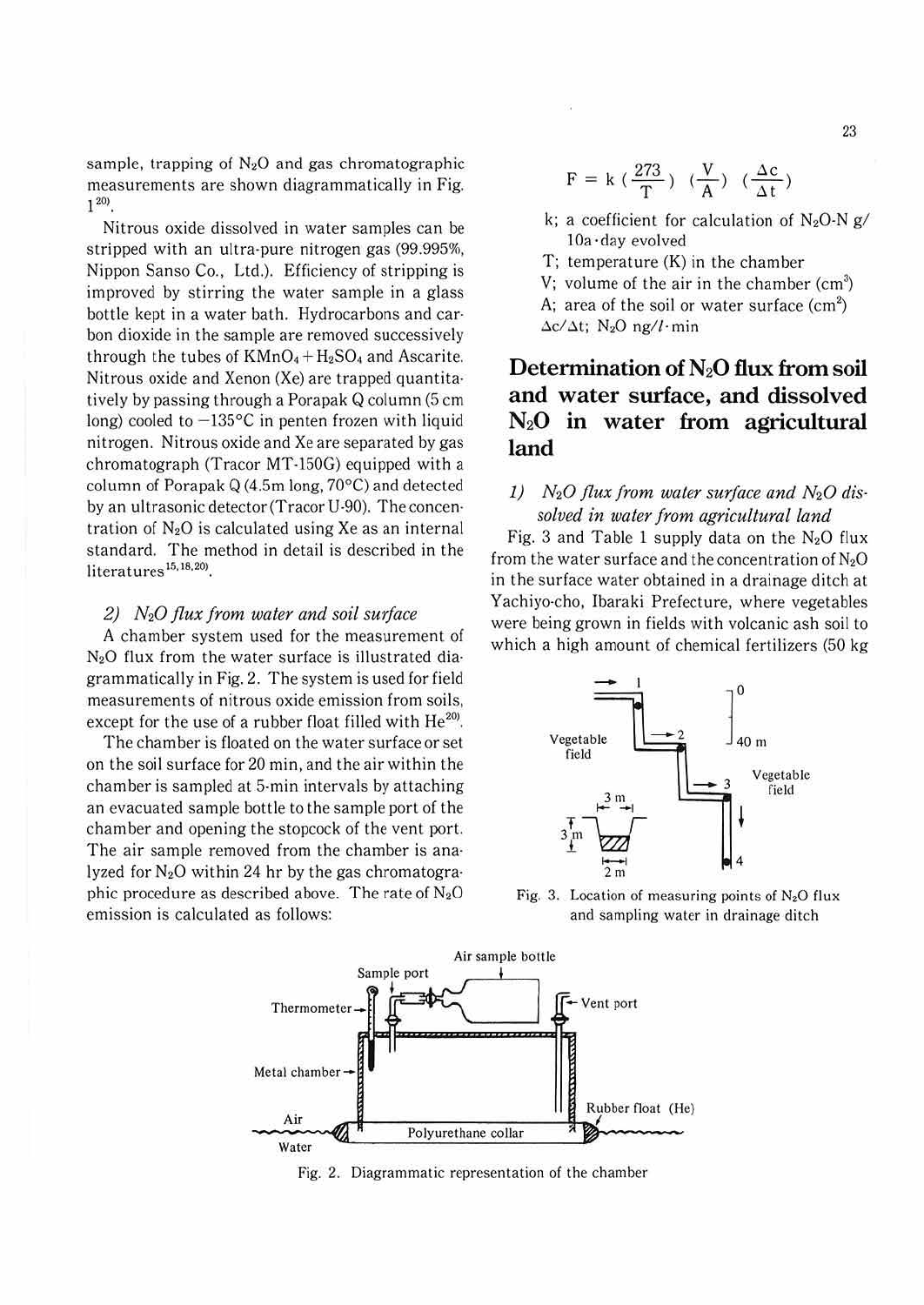| Date of<br>sampling | Drainage<br>ditch site | $N2O$ flux<br>$(Ng \cdot 10a^{-1} \cdot day^{-1})$ | <b>Dissolved</b><br>$N_2O(N \mu g/liter)$ | $NO3$ -N<br>(ppm) | Temp. of water<br>$(^{\circ}C)$ |
|---------------------|------------------------|----------------------------------------------------|-------------------------------------------|-------------------|---------------------------------|
| Sep. 26             |                        |                                                    | 70                                        | 16.1              |                                 |
|                     |                        |                                                    | 61                                        | 17.2              |                                 |
|                     | $\frac{2}{3}$          |                                                    | 59                                        | 18.2              |                                 |
|                     |                        |                                                    | 52                                        | 21.8              |                                 |
| Dec. 8              |                        | 12.42                                              | 32                                        | 18.3              | 8.5                             |
|                     | 2                      |                                                    | 13                                        | 18.5              | $\overline{\phantom{a}}$        |
|                     |                        |                                                    | 15                                        | 21.1              |                                 |
|                     |                        | 7.25                                               | 14                                        | 21.7              | 10.0                            |
| Dec. 14             |                        | 31.21                                              | 109                                       | 28.0              | 9.5                             |
|                     |                        | $\overline{\phantom{a}}$                           |                                           |                   |                                 |
|                     |                        |                                                    | 23                                        | 23.4              |                                 |
|                     |                        | 5.66                                               | 19                                        | 26.5              | 9.0                             |
| Jan. 12             |                        | 1.97a)                                             | 14                                        | 3.6               | 2.0                             |
|                     |                        |                                                    |                                           |                   |                                 |
|                     |                        |                                                    | 23                                        | 30.8              |                                 |
|                     |                        | 5.03                                               | 16                                        | 27.3              | 10.5                            |

Table 1. N<sub>2</sub>O flux from water surface and N<sub>2</sub>O dissolved in drainage ditch water at Yachiyo-cho

a) The water surface was frozen. After removing ice,  $N_2O$  flux was measured.  $-$ , not determined.



Fig. 4. Diurnal cycles of  $N_2O$  concentration and flux of  $N_2O$  at an unfertilized grassland soil  $(Z = height)$ 

N/10a·year) was applied, from September 26, 1982 to January 12, 1983<sup>20)</sup>.

Samples were obtained according to numbers 1 through 4 in Fig. 3. It is evident that the high concentration of  $N_2O$  in the surface water and the high values of  $N_2O$  flux from the water of the drainage ditch can be attributed to the excess of fertilizers applied to the vegetable fields.

The nitrous oxide dissolved in the drainage water had probably been derived from the soil through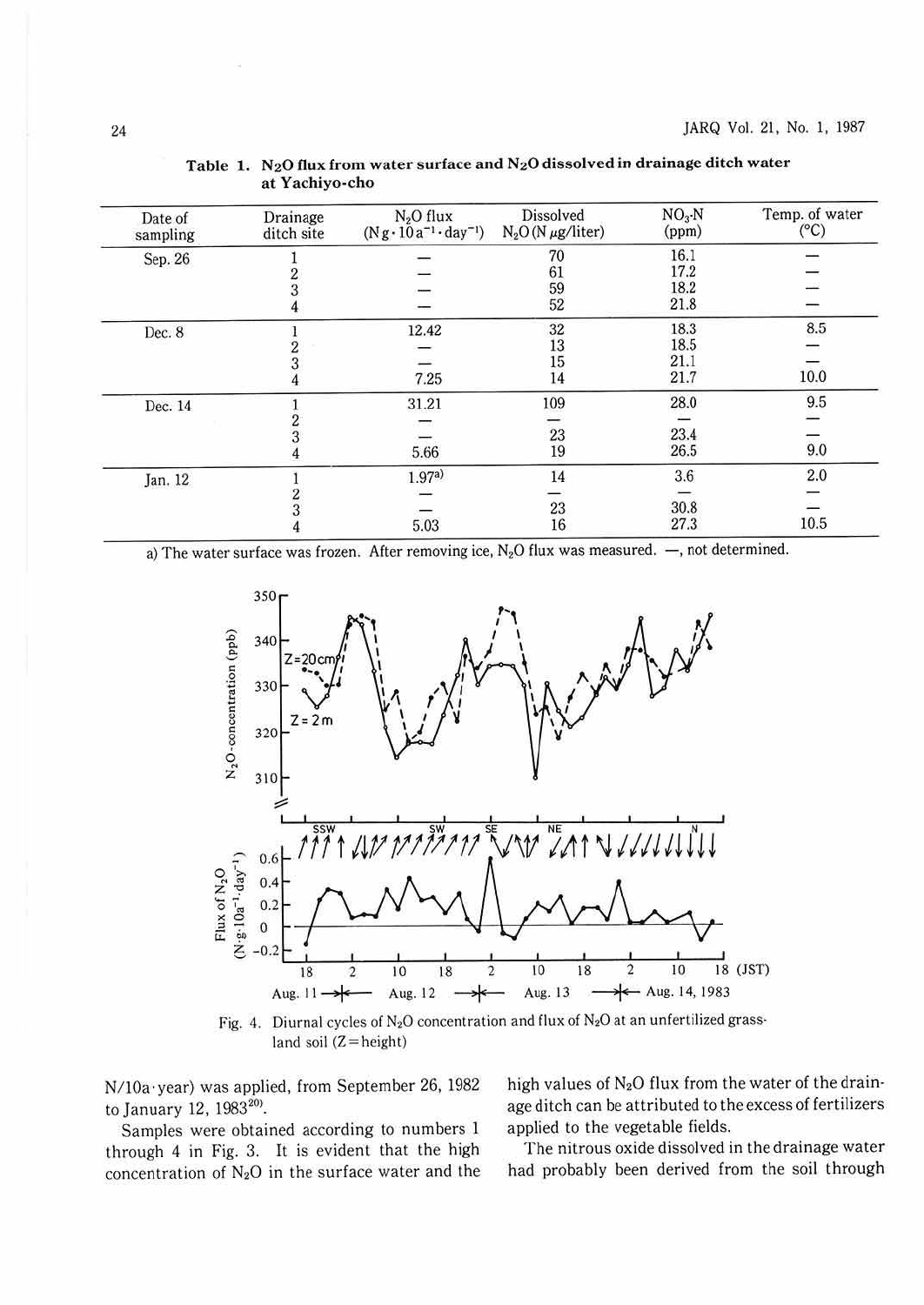both nitrification and denitrification processes, and from bottom sediments through denitrification. The data obtained show that the  $N_2O$  dissolved in water was evolved to the ambient air when water flows downstream.

Although there are reports that such aquatic environments as oceans, rivers, and ponds provide both sources and sinks for atmospheric  $N_2O^{10,13}$ , there are few reports in the literature concerning the emission of  $N_2O$  from drainage water from agricultural land.

The data presented here indicate that a large amount of  $N_2O$  could be evolved to ambient air from the surface of drainage water derived from agricultural fields to which excessive amounts of fertilizer had been applied.

### *2)* N20 *flux from upland fields*

Fig. 4 shows the diurnal cycles of  $N_2O$  concentration and flux of  $N_2O$  at an unfertilized grassland



Fig. 5. Profiles of  $N_2O$  concentration on a fertilized grassland soil(\* time)

volcanic ash soil  $(Tsukuba)^{12}$ . The average concentration of  $N_2O$  in atmosphere is 333 ppb and 330 ppb in the height of 20 cm and 2 m from soil surface, respectively. Flux of  $N_2O$  showed the range from  $-0.1$  to  $0.3$  g N $\cdot$ 10 a<sup>-1</sup> $\cdot$ day<sup>-1</sup>. Fig. 5 supplies data on profiles of N20 concentration at a fertilized grassland volcanic ash soil (Tsukuba)<sup>12)</sup>. The difference of N20 concentration between soil surface and 2 m atmosphere from soil surface is about 40 ppb on September 14. The maximum flux of  $N_2O$  showed  $3.8 g N \cdot 10a^{-1} \cdot day^{-1}$ .

Table 2 shows the results of measuring the amount of  $N_2O$  evolved and the percent of  $N_2O$ volatilized from applied fertilizer nitrogen on the upland fields. The range of the percent of  $N_2O$ evolved from applied fertilizer-N was 0.06 to 0.34 and the amount of  $N_2O$  evolved was from 8.9 to  $59.6 g N<sub>2</sub>O-N/10 a$ . The data were almost the same as Denmead et al.<sup>8)</sup> and Matthias et al.<sup>15,16)</sup> have already reported.

#### 3) N20 *flux from paddy fields*

Table 3 shows the results of measuring the amount of  $N_2O$  evolved and the percent of  $N_2O$ volatilized from applied fertilizer-N. The range of the percent of  $N_2O$  evolved from applied fertilizer-N was 0.33 to 0.55 and the amount of  $N_2O$  was from 25 to  $33 g N_2O-N/10$  a.

The measurement of nitrous oxide emission in the field provides direct evidence that nitrificationdenitrification occurs under paddy fields. Although nitrous oxide is only a minor product of this process, the rate of evolution represents the same as in the upland field.

The data presented here indicate that pollution of the stratospheric ozone layer by nitrous oxide from fertilized upland and paddy fields may constitute an

| Soil                   | Plant  | Period<br>(days) | Fertilizer<br>applied<br>$(N \text{ kg}/10 \text{ a})$ | $N2O-N$<br>(g/10a) | Volatilized<br>$N2O-N$ (%) |
|------------------------|--------|------------------|--------------------------------------------------------|--------------------|----------------------------|
| Alluvial soil (Konosu) | carrot | 116              | 20                                                     | 47.5               | 0.31                       |
| Andosol (Tsukuba)      | carrot | 116              | 20                                                     | 59.6               | 0.26                       |
| Andosol (Tsukuba)      | rape   | 38               | 15                                                     | 12.2               | 0.09                       |
| Andosol (Tsukuba)      | rape   | 56               | 10                                                     | 34.2               | 0.34                       |
| Alluvial soil (Konosu) | rape   | 38               | 15                                                     | 8.9                | 0.06                       |
| Andosol (Tsukuba)      | wheat  | 186              |                                                        | 27.0               | 0.24                       |
| Alluvial soil (Konosu) | wheat  | 186              |                                                        | 18.5               | 0.18                       |

**Table 2. N20 flux from upland fields**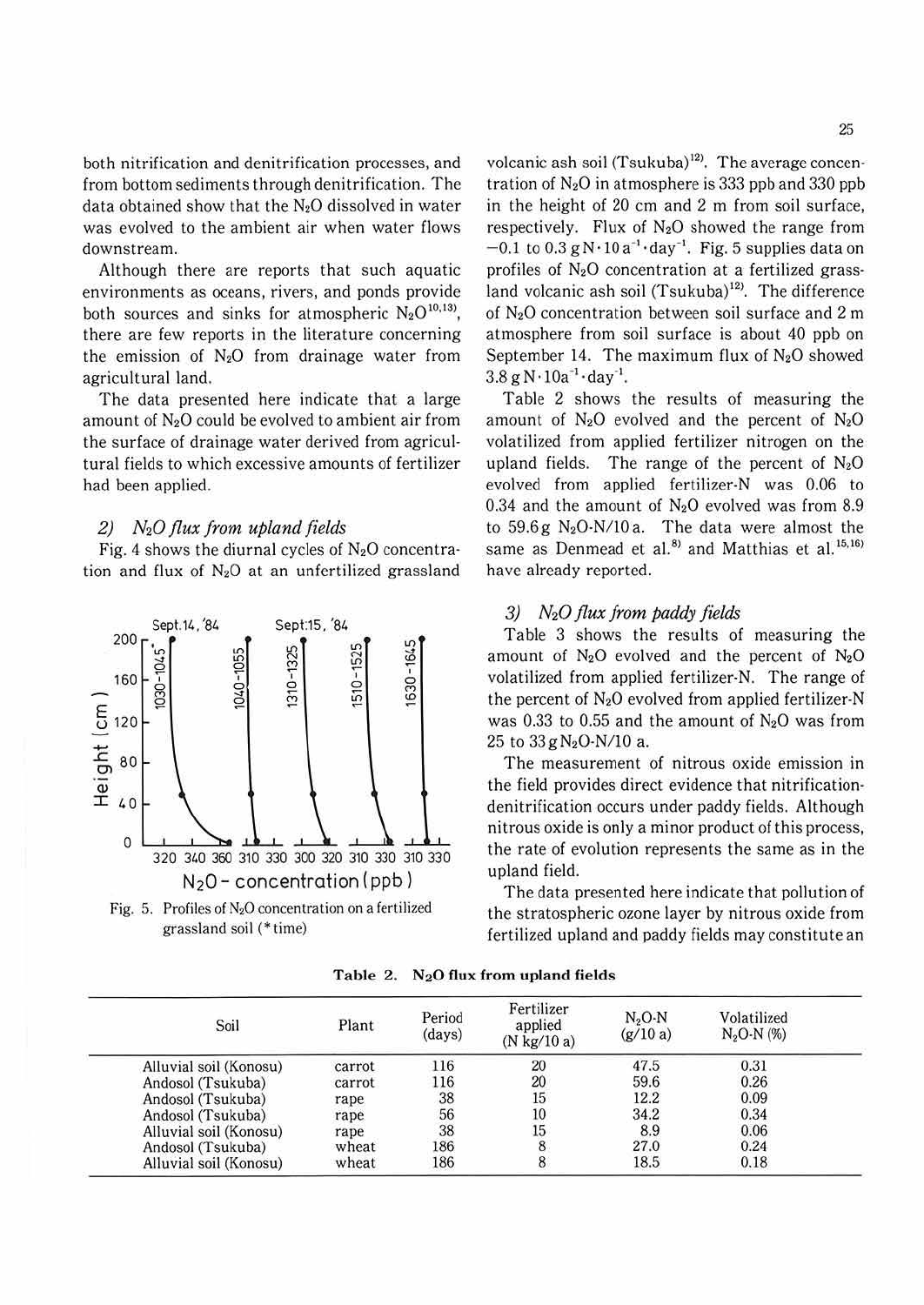| Soil                   | Plant | Period<br>(days) | Fertilizer<br>applied<br>$(N \text{ kg}/10 \text{ a})$ | $N2O-N$<br>(g/10a) | Volatilized<br>$N_2O-N$ (%) |  |
|------------------------|-------|------------------|--------------------------------------------------------|--------------------|-----------------------------|--|
| Alluvial soil (Konosu) | rice  | 120              | 10                                                     | 33.2               | 0.33                        |  |
| Andosol (Tsukuba)      | rice  | 120              | 10                                                     | 55.1               | 0.55                        |  |
| Andosol (Mito)         | rice  | 139              |                                                        | 27.0               | 0.33                        |  |

Table 3.  $N_2O$  flux from paddy fields

environmental hazard.

It is not enough to get the whole phenomena of evolved  $N_2O$  in agro-ecosystem from these data. There is the necessity that systematic research of the evolution of  $N_2O$  from agro-ecosystem should be done in point of soil type, soil utilization and vegeta· tion, and that research to diminish the evolution of N20 from fertilized soil should be done in point of nitrification inhibition and cultivation.

## **References**

- I) Breitenbeck, G. A., Blackmer, A. M. & Bremner, J. M.: Effects of different nitrogen fertilizers on emission of nitrous oxide from soils. *Geophys. Res. Lett.*, 7, 85-88 (1980).
- 2) Bremner, J. M. & Blackmer. A. M.: Nitrous oxide: Emission from soils during nitrification of fertilizer nitrogen. *Science,* **199,** 295-296 (1978).
- 3) Bremner, J. M., Breitenbeck, G. A. & Blackmer, A. M.: Effect of anhydrous ammonia fertilization on emission of nitrous oxide from soils. *J. Environ. Qual.*, 10, 77-80 (1981).
- 4) Bremner,J. M. & Blackmer. A. M.: Terrestrial nitrification as a source of atmospheric nitrous oxide. *In*  Denitrification. nitrification, and atmospheric nitrous oxide, ed. by C.C. Delwiche, John Wiley & Sons, New York, 151-170 (1981).
- 5) Conrad. R. & Seiler, W.: Field measurements of the loss of fertilizer nitrogen into the atmosphere as nitrous oxide. *Almos. Environ.,* **14 ,** 555-558 (1980).
- 6) Council for Agricultural Science and Technology: Effect of increased nitrogen fixation on stratospheric ozone. In CAST Rep., No. 53. Iowa State Univ., Ames, Iowa, 1-33 (1976).
- 7) Crutzen, P. & Ehhalt. D. H.: Effects of nitrogen fertilizers and combustion on the stratospheric ozone layer. Ambio. 6, 112-117 (1977).
- 8) Denmead, O. T., Freney, J. R. & Simpson, J. R.: Studies of nitrous oxide emission from a grass sward. *Soil Sci.*  Soc. Am. J., 43, 726-728 (1979).
- 9) Dowdell, R. J., Burford, J. R. & Cress, R.: Losses of

nitrous oxide dissolved in drainage water from agricul· tural land. *Nature,* **278,** 342-343 (1979).

- IO) Elkins, J. W. et al.: Aquatic sources and sinks for nitrous oxide. *Nature.* **275,** 602-606 (1978).
- 11) Hutchinson, G. L. & Mosier, A. R.: Nitrous oxide emissions from an irrigated cornfield. *Science,* **205,**  1125-1127 (1979).
- 12) Inoue, K. & Minami, K.: The measurement of nitrous oxide (N<sub>2</sub>O) flux from a grassland soil. *J. Agr. Met.*, 41, 145-149 (1985) [In Japanese].
- 13) Kaplan, W. A. et al.: Nitrous oxide in fresh water systems. An estimate for the yield of atmospheric  $N_2O$ associated with disposal of humanwaste. *Pure Appl. Ceophys.,* **116,** 423-438 (1978).
- 14) Liu, S. C. et al.: Sources and sinks of atmospheric  $N_2O$ and the possible ozone reduction due to industrial fixed nitrogen fertilizers. *Tellus*, 29, 251-263 (1977).
- 15) Matthias, A. D., Blackmer, A. M. & Bremner, J. M.: Diurnal variability in the concentration of nitrous oxide in surface air. *Geophys. Res. Lett.*, 6, 441-443 (1979).
- 16) Matthias, A. S., Blackmer, A.M. & Bremner,]. M.: A simple chamber technique for field measurement of emission of nitrous oxide from soil. *J. Environ. Qual.*, 9 , 251-256 (1980).
- 17) McKenny, 0. J., Shuttleworth, K. F. & Findlay, W. I.: Nitrous oxide evolution rates from fertilized soil: Effects of applied nitrogen. *Can. }. Soil Sci.,* 60, 429-438 (1980).
- 18) Minami, K. & Fukushi, S.: Method for measuring N20 flux from soil in the field. *Jpn.* f. *Soil Sci. Plant Nutr.,* **53.** 525-529 (1982) [In Japanese).
- 19) Minami, K., Ohnishi, S. & Fukushi, S.: The emission of N20 from soils through nitrification . *Jpn.* f. *Soil Sci. Plan/ Nu/r.,* **54,** 277-280 (1983) [In Japanese].
- 20) Minami, K. & Fukushi, S.: Methods for measuring  $N_2O$  flux from water surface and  $N_2O$  dissolved in water from agricultural land. Soil Sci. Plant Nutr., **30,** 495-502 (1984).
- 21) Rolston, D. E., Hoffman, D. L. & Toy, D. W.: Field measurement of denitrification. I. Flux of  $N_2$  and  $N_2O$ . *Soil Sci. Soc. Am.} ..* **42.** 863-869 (1978).
- 22) Ryden,]. C. & Lund, L.J.: Nitrous oxide evolution from